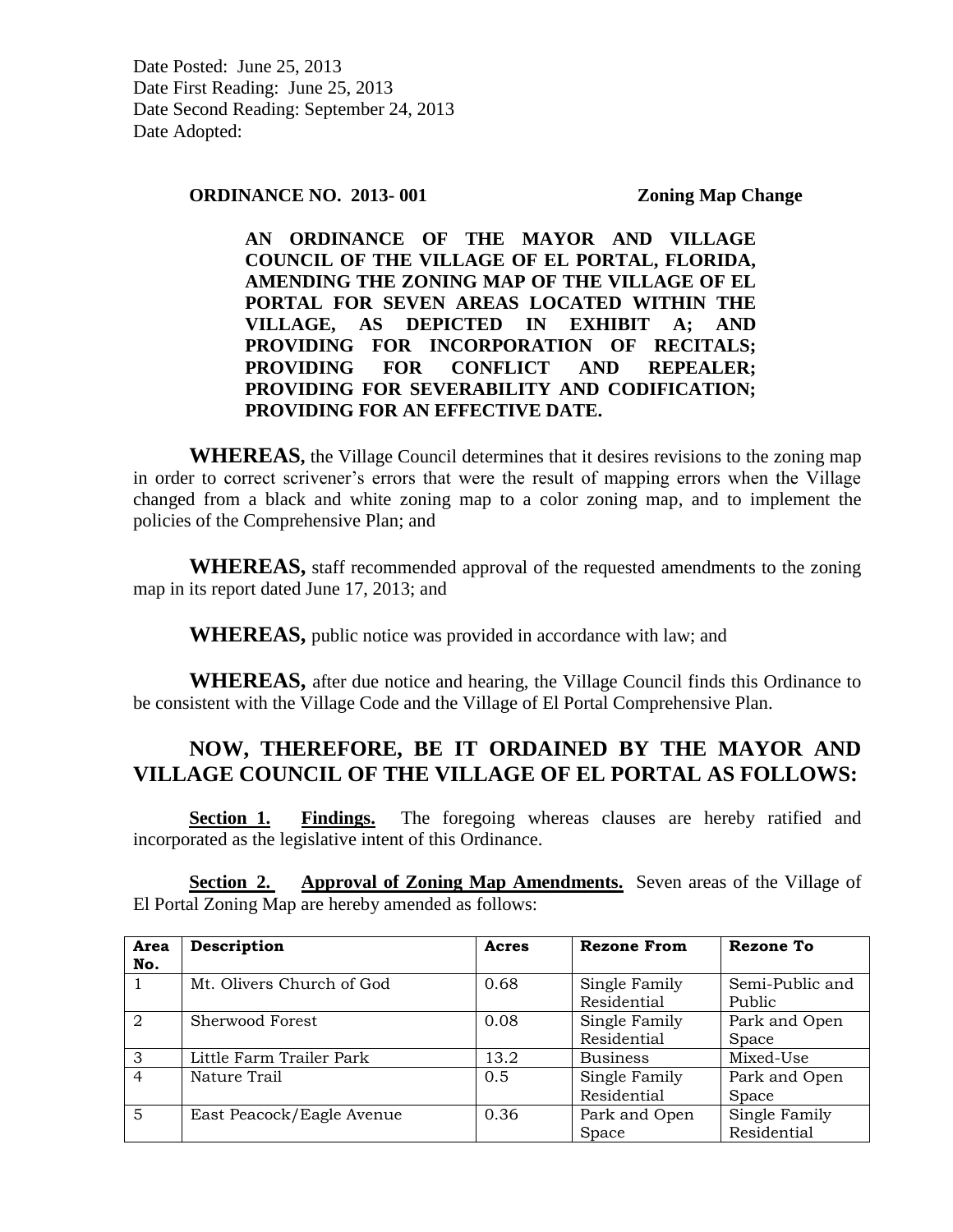| h | Footbridge Park                  | 0.25 | Single Family<br>Residential | Park and Open<br>Space |
|---|----------------------------------|------|------------------------------|------------------------|
|   | Water and Sewer Dept. Open Space | 0.25 | Single Family<br>Residential | Park and Open<br>Space |

**Section 3. Recording.** The Village Clerk shall record this Ordinance in the Public Records of Miami-Dade County, Florida.

**Section 4. Repealer.** All ordinances or resolutions or parts of ordinances or resolutions in conflict herewith, are hereby repealed.

**Section 5. Severability**. If any portion, section, phrase or clause of this Ordinance is held invalid by a court of competent jurisdiction, such ruling shall not affect the validity of the remainder of this Ordinance.

**Section 6. Effective Date.** This Ordinance shall be effective immediately upon adoption on second reading.

**PASSED AND ADOPTED** on First Reading this **25th** day of **June, 2013**.

**PASSED AND ADOPTED** by the Village Council of the Village of El Portal, Florida this \_\_\_\_ day of \_\_\_\_\_\_, 2013, on second reading.

Mayor Daisy M. Black

\_\_\_\_\_\_\_\_\_\_\_\_\_\_\_\_\_\_\_\_\_\_\_\_\_\_

Attest:

Interim Village Clerk

Carolina Montealegre Approved as to form and legal sufficiency

\_\_\_\_\_\_\_\_\_\_\_\_\_\_\_\_\_\_\_\_\_\_\_\_\_\_ Joseph S. Geller, Village Attorney

## **FIRST READING**

Moved by: Councilperson Cubillos Seconded by: Councilperson Old

\_\_\_\_\_\_\_\_\_\_\_\_\_\_\_\_\_\_\_\_\_\_\_\_\_\_\_\_\_

Vote:

Councilperson Old  $X (Yes)$  \_\_\_(No) Vice-Mayor Marcus  $X (Yes)$  (No)

Councilperson Cubillos X (Yes) \_\_\_\_(No) Councilperson Nickerson \_\_\_\_\_\_\_\_\_\_(Yes) \_\_\_\_\_\_(No) ABSENT Mayor Daisy M. Black \_\_\_\_\_\_\_\_\_\_\_(Yes) \_\_\_\_\_\_\_(No) ABSENT

Ordinance No: 2013-001 **Passed** by roll call vote of **3-0**.